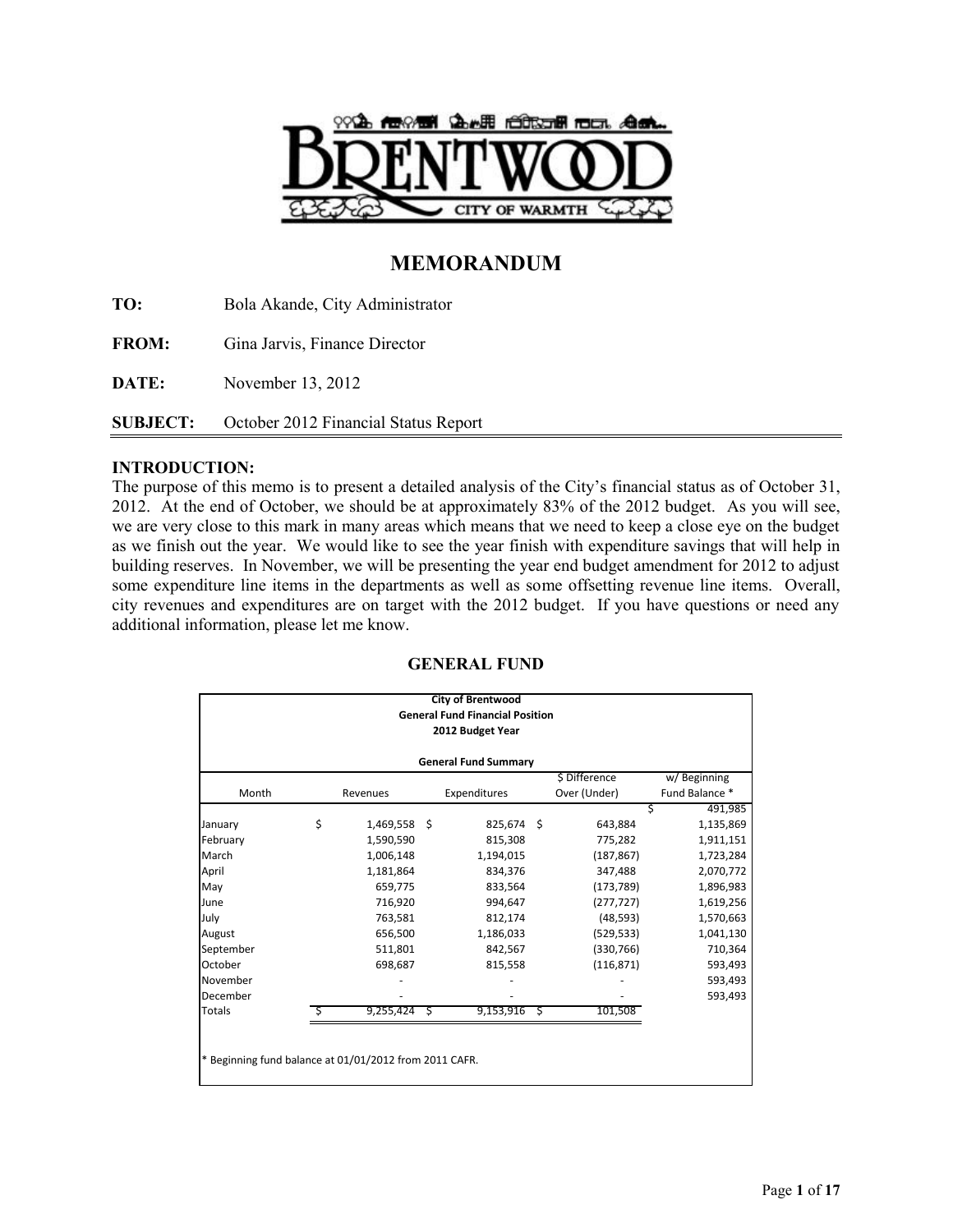#### **General Fund Revenue**

Total General Fund revenue through October 2012 is trailing 2011 but right on target with the 2012 budget. The following section provides detail information for the City's General Fund revenue.

#### **Total Revenue:**



#### **Taxes:**

Percent of budget 93.36%

Note: Includes Municipal Fire Sales Tax

Ad valorem tax revenue is posted to the General Fund in November. Year to date sales tax revenue is on pace with 2011 and is tracking higher than the 2012 budget through October. Utility tax revenue continues to improve as expected and is now slightly above the 2012 budget at 85.15%. It appears that utility tax revenue related to gas will come in significantly less than 2011 due to the mild winter while utility tax revenue related to electric increased over the summer months as a result of the extreme summer heat we experienced. Other tax revenue includes the road & bridge tax, financial institution tax, railroad & utility tax, state motor fuel tax and cigarette tax. These taxes combined are still coming in below budget at 66.83%.



 $\overline{\mathsf{S}}$ -

Jan feb was p.ps way jun jul pub sep oct wol oec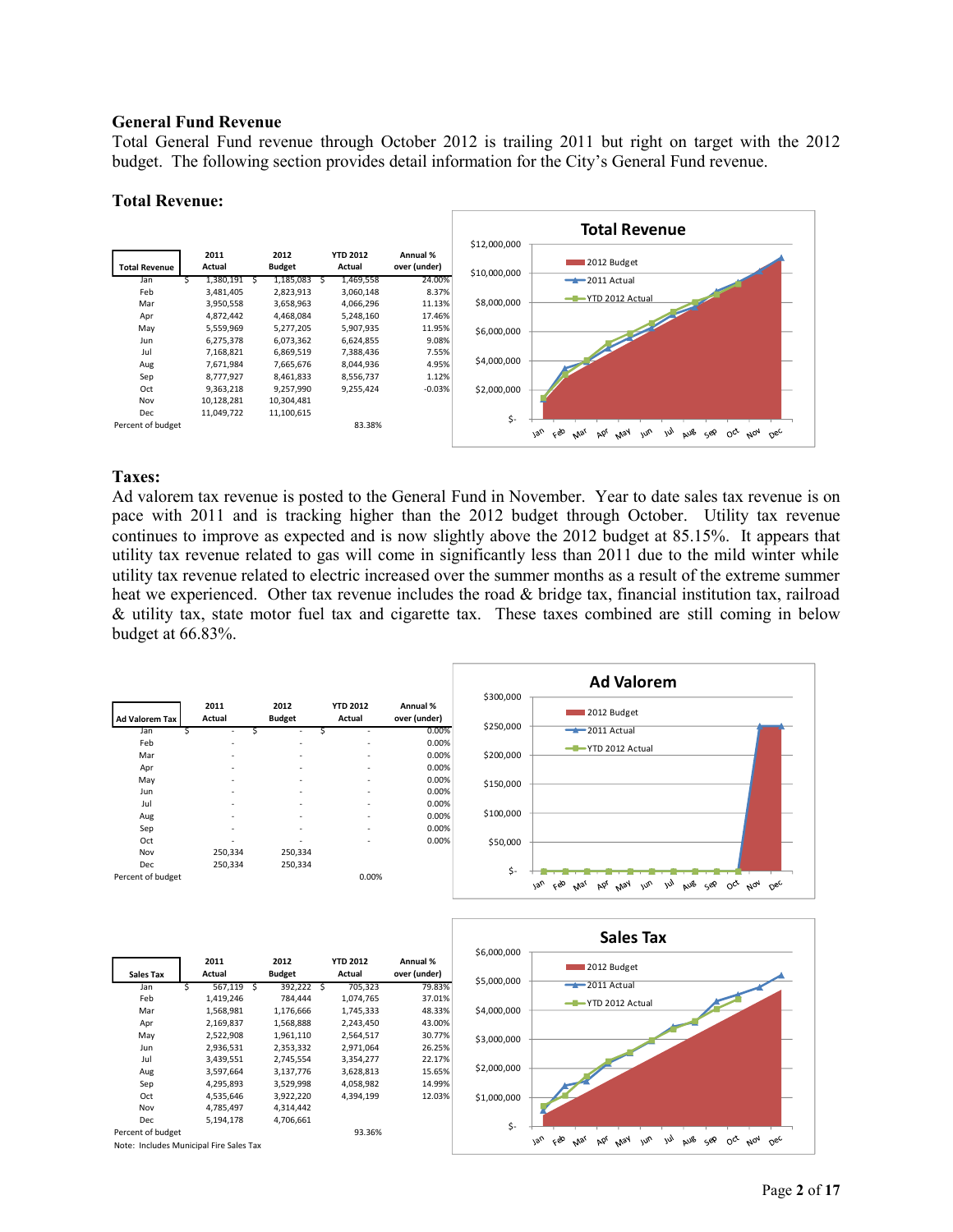



#### **Licenses and Permits:**

Business license revenue is right on target with last year and the 2012 budget. Building permits are still down compared to the 2012 budget. We anticipated a hotel and new commercial building to break ground in 2012, but it looks as though it will be next year before this happens. Other license and permit revenue includes liquor licenses, automobile licenses, occupancy permits, planning/zoning applications, electrical permits and plumbing permits. These revenue sources are tracking higher than the 2012 Budget at 94.32%.

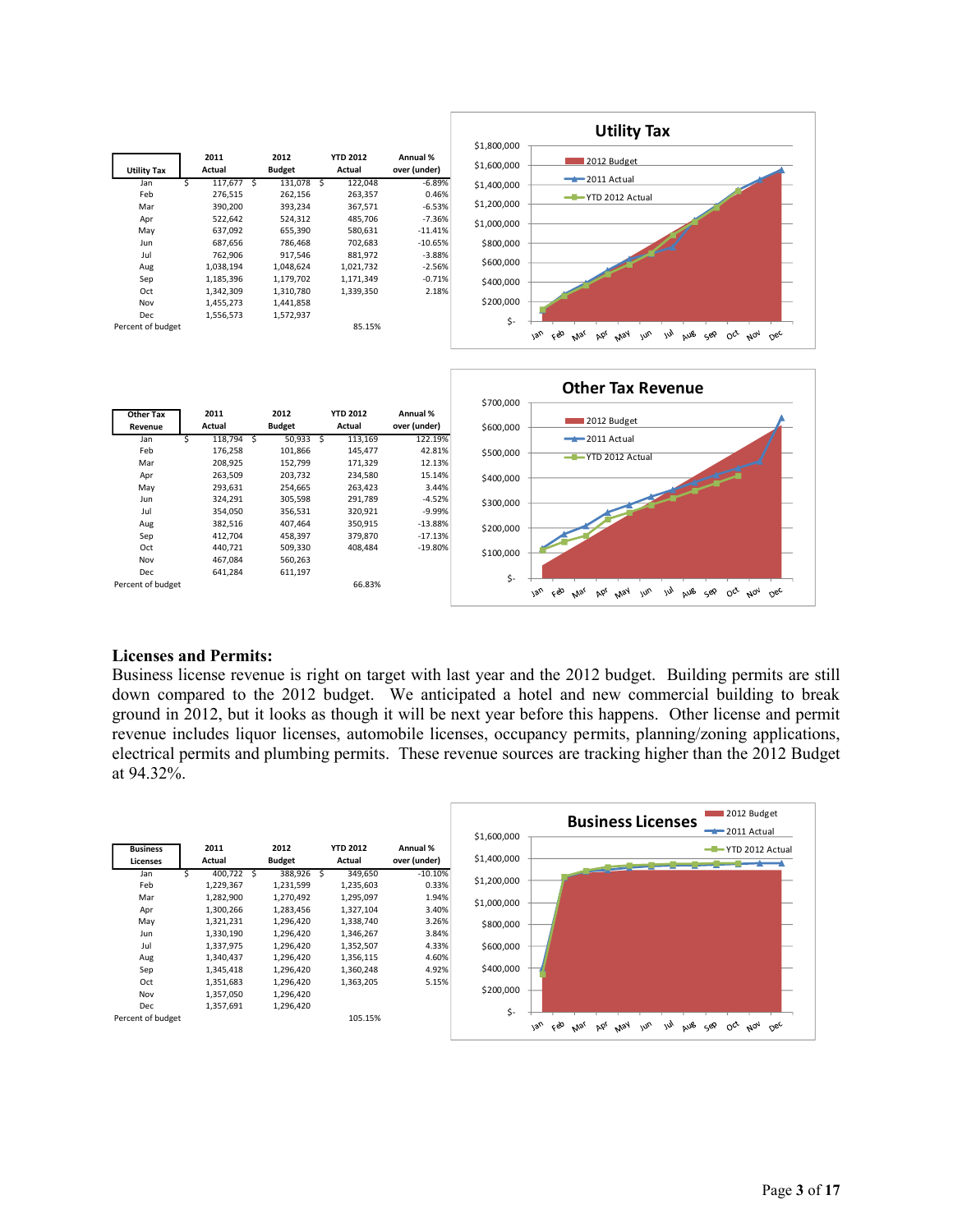



#### **Fines and Forfeitures:**

Fines and forfeitures continue to be coming in less than anticipated in the 2012 Budget at only 72.15% and are still below 2011 levels. During the month of April, we were able to determine that the number of tickets issued through March was less than the prior year which would explain the revenue decline during the first few months of the year. A  $2<sup>nd</sup>$  traffic officer started in May and the number of tickets issued has been increasing since that time. We are now seeing the monthly revenue increase as a result of the increase in tickets issued. However, it does not appear that we will catch up with the budget by the end of the year.

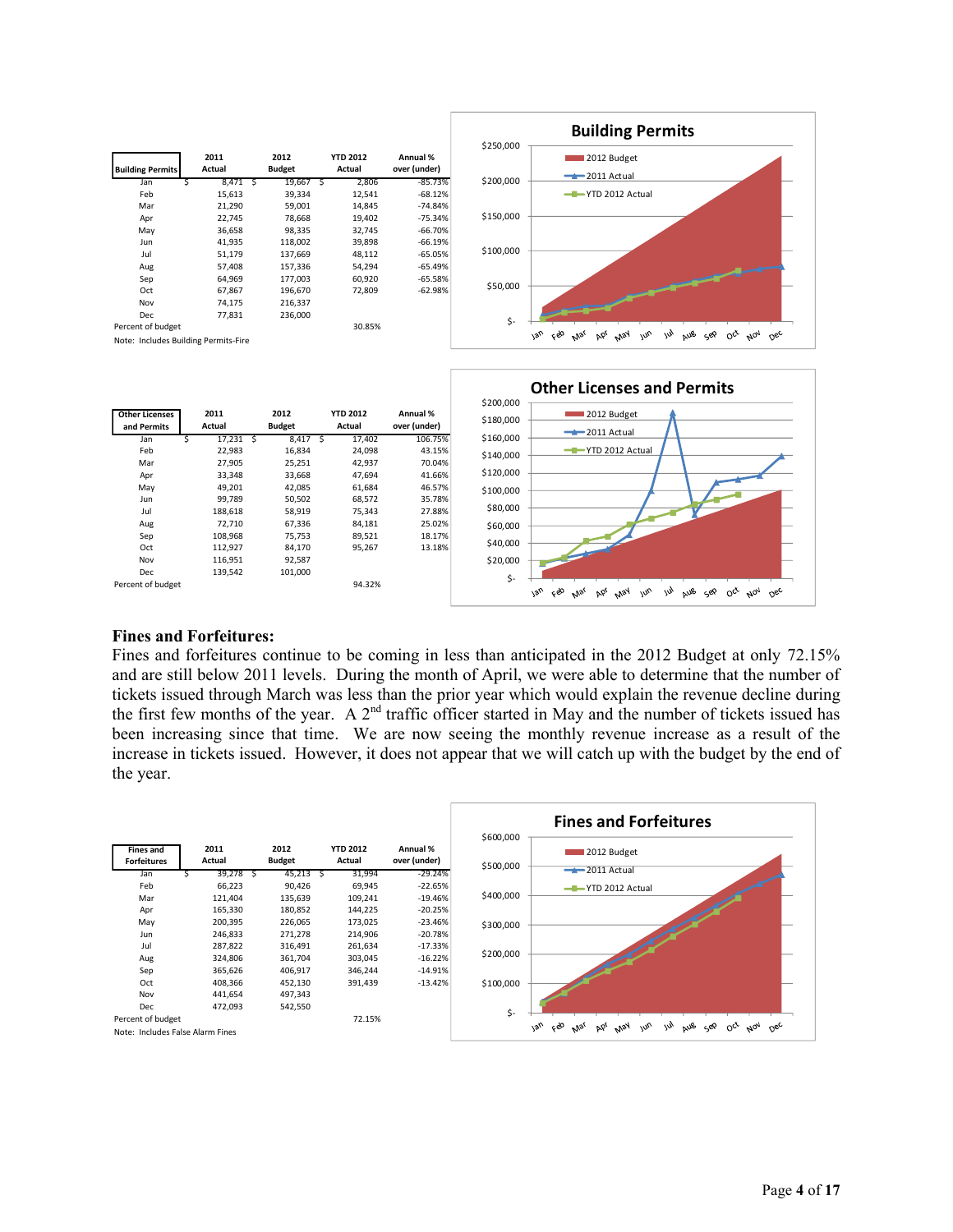#### **Intergovernmental:**

Intergovernmental revenue includes anticipated grant revenue, revenue from the library and the City of Rock Hill. In April, we made an accounting change to move reimbursements from the DEA to intergovernmental revenue. Previously this revenue was posted directly to the police department overtime account. In the overtime analysis, you will see that this accounting change resulted in an increase in police overtime which now reflects actual costs for overtime in the department. It is important to note that a portion of the overtime is funded by the DEA. Total year to date revenue is 145.56% of the 2012 budget.



#### **Charges for Services:**

Charges for services include revenue from parks and recreation, garbage and public safety services. Year to date, this revenue source is below budget at 75.19% but has been improving over the past few months and is now coming in line with 2011. An analysis of this revenue shows that there is \$19,800 of golf tournament revenue in the budget that we will not receive. In addition there is a new line item for \$24,000 in property rental revenue with no actual revenue source determined. Otherwise, we anticipate the other revenue items to come in at or near the 2012 budget.

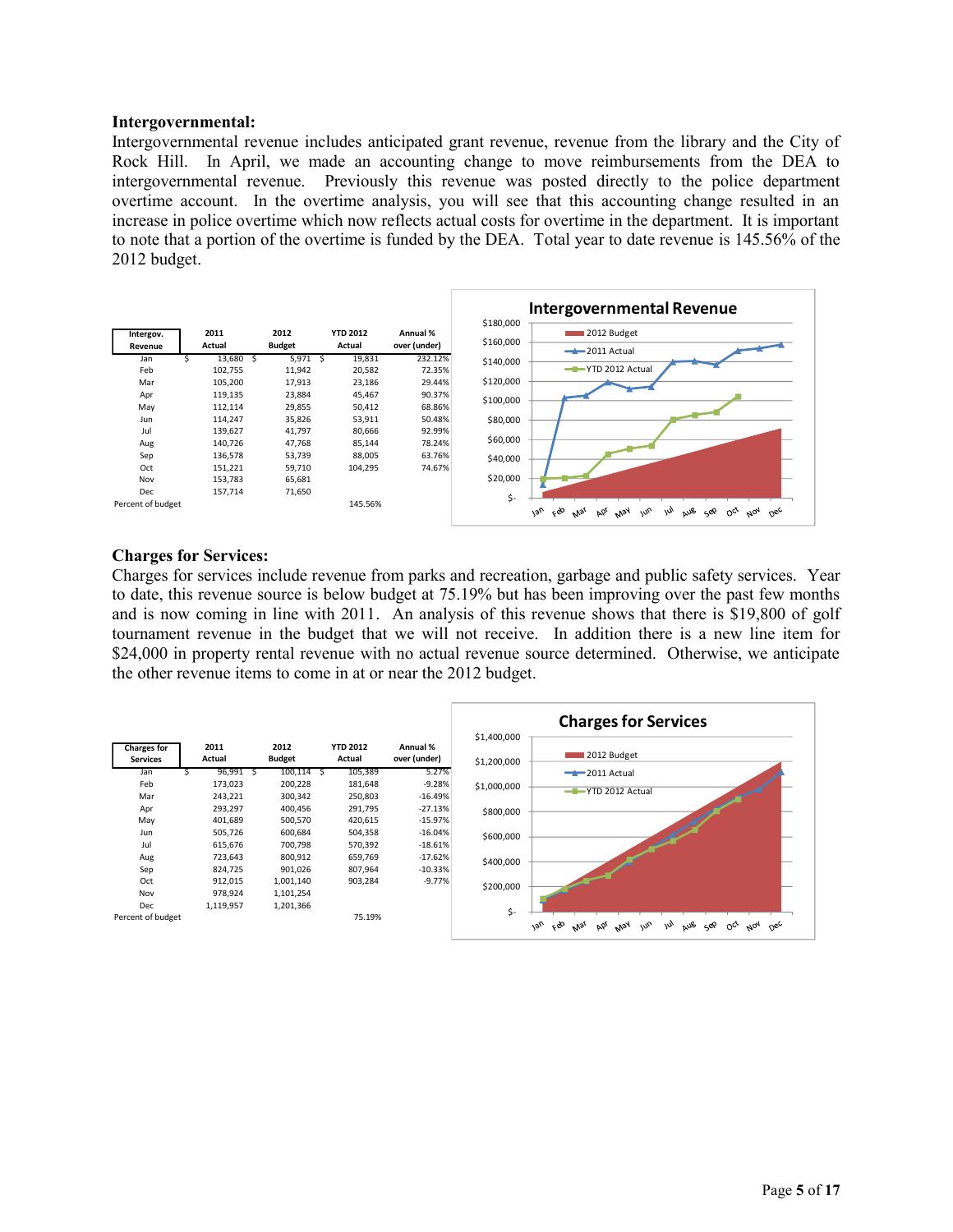#### **Investment Income:**

Investment income from the City's money market account is posted monthly. Further analysis and development of an investment program is still to come.



#### **Miscellaneous:**

The 2012 budget for miscellaneous revenue includes TIF reimbursements, TDD collection fees, and a litigation settlement. These revenues total \$432,000 and will not come in steadily on a monthly basis. In April, we received the 2011 TIF Reimbursement in the amount of \$357k. This amount was refunded back to the bank in September in order to call additional Brentwood Square TIF bonds as directed by the Board of Aldermen back in May, 2012.

| <b>Miscellaneous</b><br>Revenue | 2011<br>Actual | 2012<br><b>Budget</b> | <b>YTD 2012</b><br>Actual | Annual %<br>over (under) |
|---------------------------------|----------------|-----------------------|---------------------------|--------------------------|
| Jan<br>S                        | 152 S          | 40,042 \$             | 1,922                     | $-95.20%$                |
| Feb                             | (737)          | 80.084                | 32,101                    | $-59.92%$                |
| Mar                             | (19,708)       | 120,126               | 44,938                    | $-62.59%$                |
| Apr                             | (17, 979)      | 160,168               | 407,347                   | 154.32%                  |
| May                             | (15, 324)      | 200,210               | 420,141                   | 109.85%                  |
| Jun                             | (12, 250)      | 240.252               | 428.928                   | 78.53%                   |
| Jul                             | (9,055)        | 280.294               | 439.691                   | 56.87%                   |
| Aug                             | (6,619)        | 320,336               | 497,577                   | 55.33%                   |
| Sep                             | 37,151         | 360,378               | 189,822                   | $-47.33%$                |
| Oct                             | 39,964         | 400.420               | 179.080                   | $-55.28%$                |
| Nov                             | 47.057         | 440.462               |                           |                          |
| Dec                             | 64.487         | 480.500               |                           |                          |
| Percent of budget               |                |                       | 37.27%                    |                          |

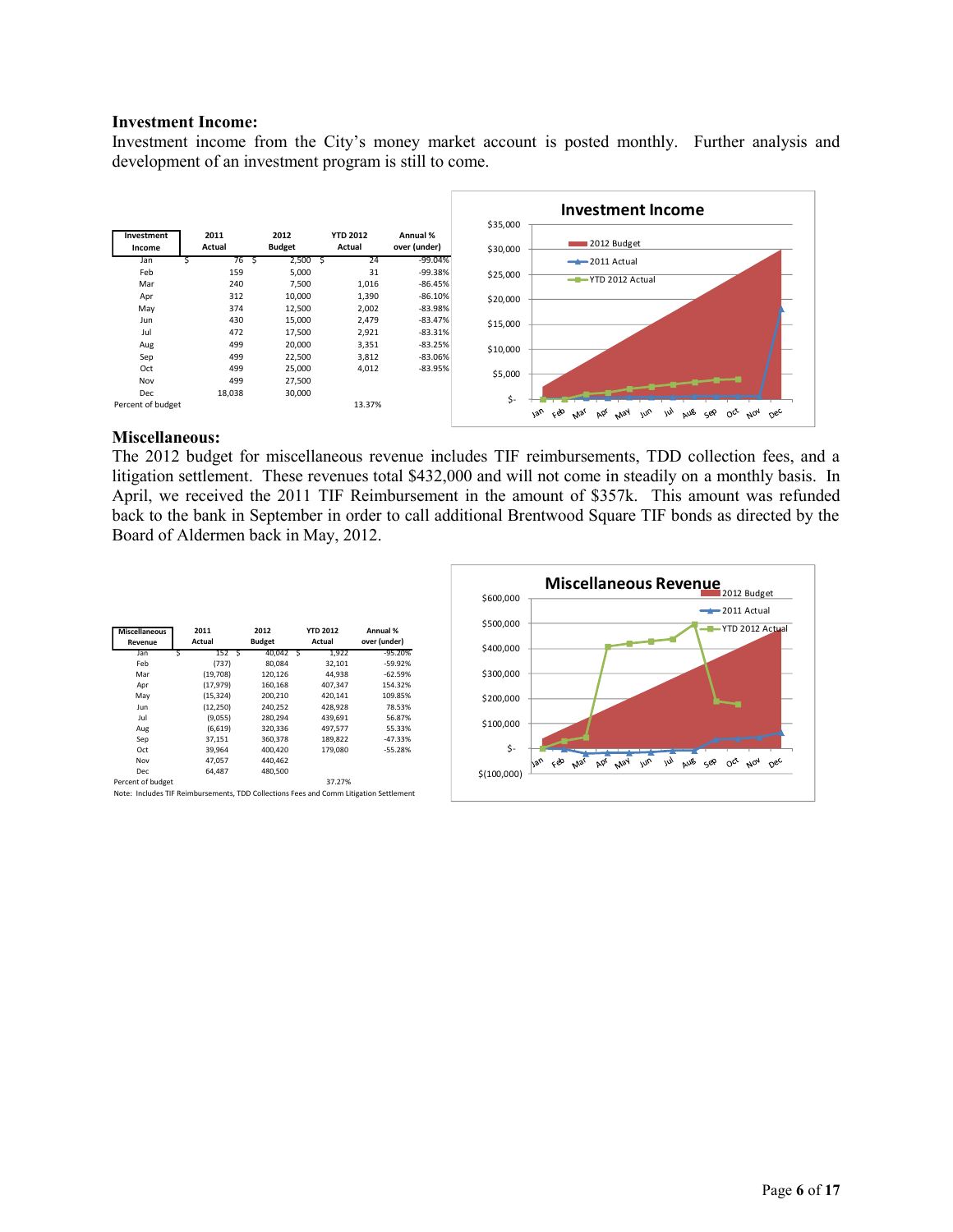## **Expenditures**

Total year to date General Fund expenditures through October 2012 are on pace with October 2011 and the 2012 budget at 82.96%. The following section provides detail information for the City's General Fund expenditures.

## **Total Expenditures:**



## **Administration:**

Administration department expenditures in 2012 will be higher than in 2011 because related Municipal Operating costs were moved to Administration in 2012. Monthly expenditures seem to be relatively stable and the department has realized some savings to offset a payout for a long term city employee that occurred in January. However, this department is still slightly above the budget and we will continue to monitor this department to make sure it stays on target as we finish out the year.

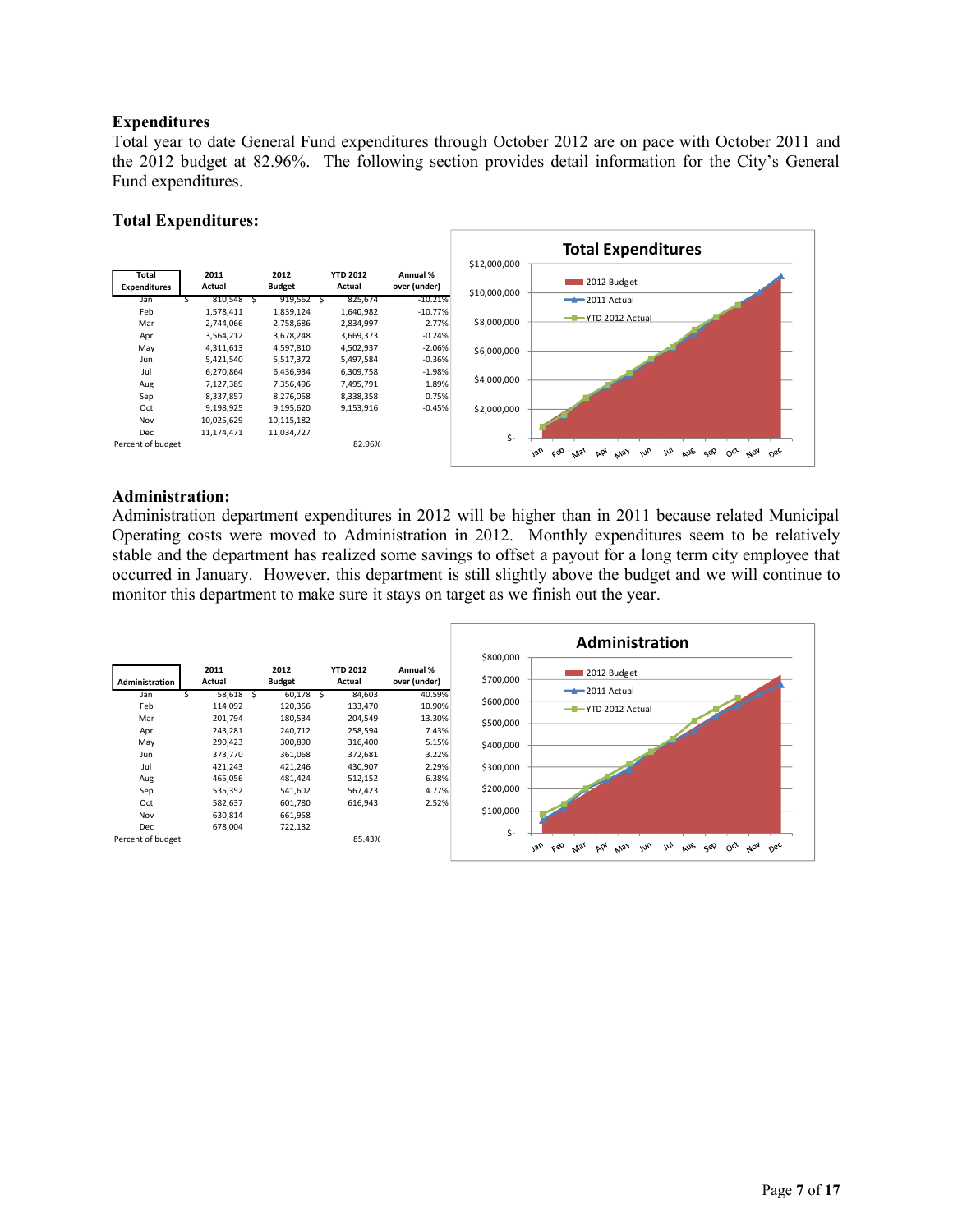## **Police:**

Police department expenditures in 2012 will be higher than in 2011 because related Municipal Operating costs were moved to Police in 2012. The Police department expenditures for October are above budget at 87.10%. We will be presenting a budget amendment for the Police Department to budget for items such as the DEA overtime and contractual expenses that were excluded in the original budget.



#### **Police Seizure Funds:**

An accounting change was made in April to create a separate division in the General Fund for budgeting and expending police seizure funds. Previously, these expenditures were posted against the seized property revenue account. This resulted in difficulty in reporting actual revenue and expenditures related to the seizure funds and these expenditures were not being properly budgeted. In the future, the police department will budget for the use of seizure funds each year during the budget process. We will be presenting a budget amendment to budget for the expenditure of seizure funds for 2012.

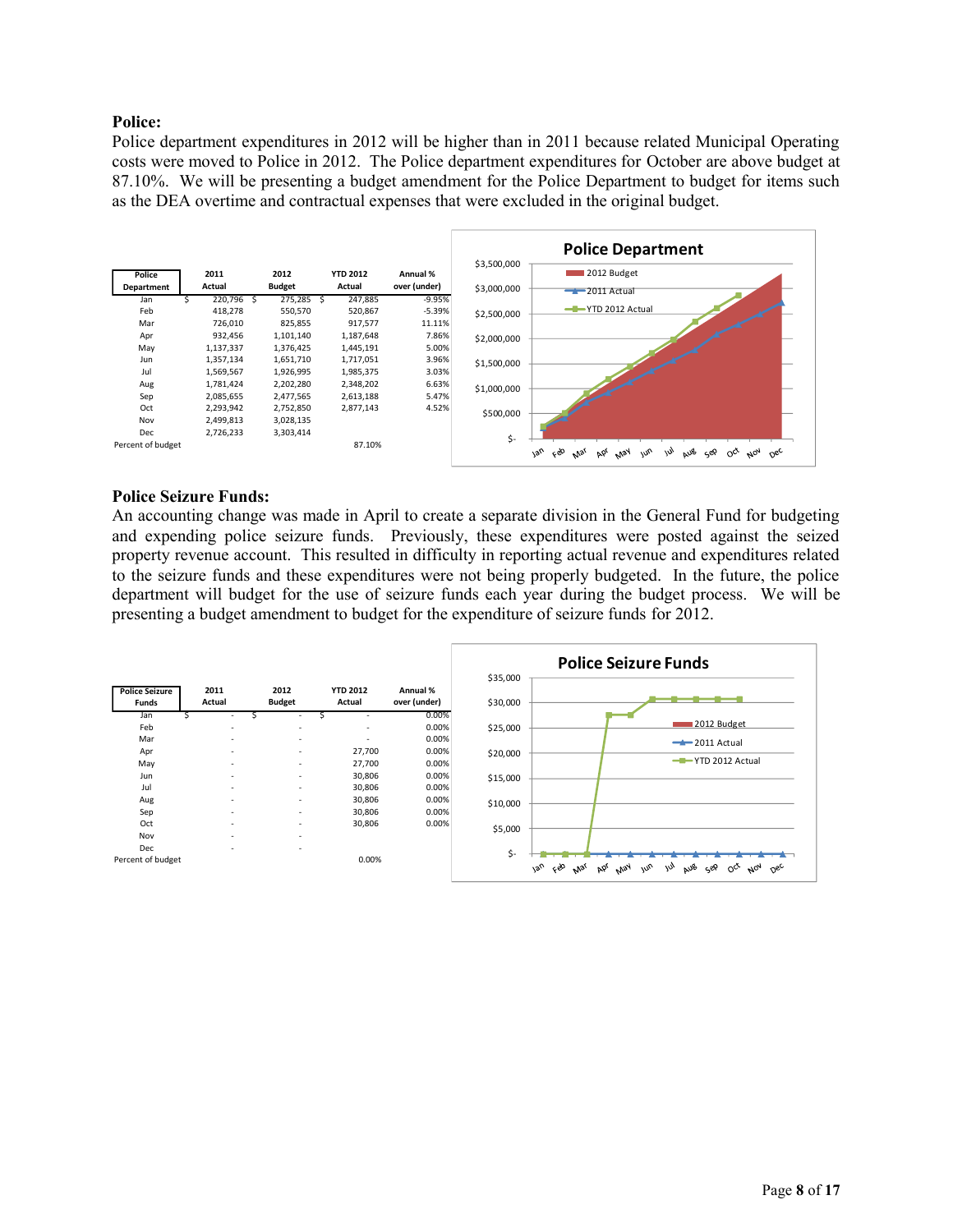## **Fire:**

Fire department expenditures in 2012 will be higher than in 2011 because related Municipal Operating costs were moved to Fire in 2012. The Fire department expenditures for October are right on target with the 2012 budget.



#### **Public Works:**

Public Works department expenditures in 2012 will be higher than in 2011 because related Municipal Operating costs were moved to Public Works in 2012. The Public Works department expenditures for October are below the 2012 budget at 73.92% reflecting potential savings to the General Fund.

|                                   |                |   |                       |                           |                          |                            | <b>Public Works Department</b>                                                                                                                     |
|-----------------------------------|----------------|---|-----------------------|---------------------------|--------------------------|----------------------------|----------------------------------------------------------------------------------------------------------------------------------------------------|
| <b>Public Works</b><br>Department | 2011<br>Actual |   | 2012<br><b>Budget</b> | <b>YTD 2012</b><br>Actual | Annual %<br>over (under) | \$2,000,000<br>\$1,800,000 | 2012 Budget                                                                                                                                        |
| Jan                               | 56,852         | ь | 146,272 \$            | 107,292                   | $-26.65%$                | \$1,600,000                | $-2011$ Actual                                                                                                                                     |
| Feb                               | 117,845        |   | 292,544               | 215,991                   | $-26.17%$                | \$1,400,000                | YTD 2012 Actual<br>--                                                                                                                              |
| Mar                               | 198,397        |   | 438,816               | 391,558                   | $-10.77%$                |                            |                                                                                                                                                    |
| Apr                               | 254,672        |   | 585,088               | 514,480                   | $-12.07%$                | \$1,200,000                |                                                                                                                                                    |
| May                               | 310,425        |   | 731,360               | 634,371                   | $-13.26%$                | \$1,000,000                |                                                                                                                                                    |
| Jun                               | 368,547        |   | 877,632               | 764,913                   | $-12.84%$                |                            |                                                                                                                                                    |
| Jul                               | 424,901        |   | 1,023,904             | 887,230                   | $-13.35%$                | \$800,000                  |                                                                                                                                                    |
| Aug                               | 479,858        |   | 1,170,176             | 1,051,758                 | $-10.12%$                | \$600,000                  |                                                                                                                                                    |
| Sep                               | 560,052        |   | 1,316,448             | 1,176,398                 | $-10.64%$                |                            |                                                                                                                                                    |
| Oct                               | 614,558        |   | 1,462,720             | 1,297,475                 | $-11.30%$                | \$400,000                  |                                                                                                                                                    |
| Nov                               | 674,571        |   | 1,608,992             |                           |                          | \$200,000                  |                                                                                                                                                    |
| <b>Dec</b>                        | 729,294        |   | 1,755,262             |                           |                          | \$-                        |                                                                                                                                                    |
| Percent of budget                 |                |   |                       | 73.92%                    |                          |                            | çeo<br>$180^{\circ}$<br>aus<br>$N^{04}$<br>May<br>m <sub>o</sub><br>$O_{C_{\mathcal{C}}}$<br>nec<br>$\omega$<br>حروب<br>$M_{\mathcal{D}_I}$<br>Þó, |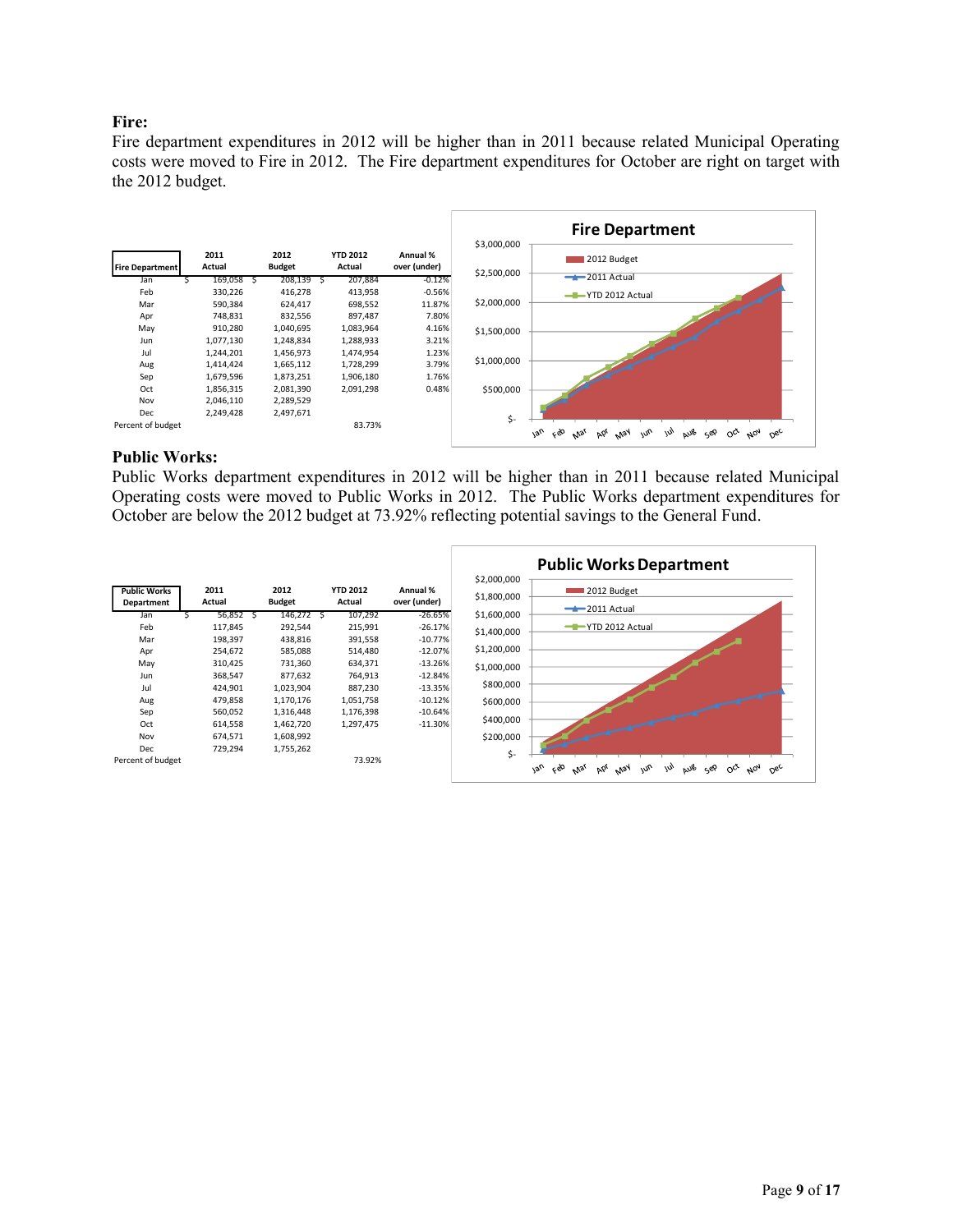#### **Planning and Development:**

Planning and Development department expenditures in 2012 will be higher than in 2011 because related Municipal Operating costs were moved to Planning and Development in 2012. The Planning and Development department expenditures for October are right on target with the 2012 budget.



## **Sanitation:**

Sanitation department expenditures for October are right on target with the 2012 budget.



## **Community Services:**

Community Services expenditures fluctuate from month to month depending upon activities such as the Brentwood Maddenfest festival and other community events. The Community Services expenditures for October are at 81.68% of the 2012 budget reflecting the majority of the costs for the Brentwood Maddenfest festival. The \$19,800 in the budget for the golf tournament will not be spent as this event will not be held in 2012.

|                              |                |                       |                           |                          |           | <b>Community Services</b>                                                                                                                     |
|------------------------------|----------------|-----------------------|---------------------------|--------------------------|-----------|-----------------------------------------------------------------------------------------------------------------------------------------------|
| Community<br><b>Services</b> | 2011<br>Actual | 2012<br><b>Budget</b> | <b>YTD 2012</b><br>Actual | Annual %<br>over (under) | \$250,000 | 2012 Budget<br>$-2011$ Actual                                                                                                                 |
| Jan                          | 6,267          | 17,265                | 17,054                    | $-1.22%$                 | \$200,000 |                                                                                                                                               |
| Feb                          | 8,008          | 34,530                | 25,509                    | $-26.13%$                |           | -T-YTD 2012 Actual                                                                                                                            |
| Mar                          | 16,129         | 51,795                | 54,253                    | 4.75%                    |           |                                                                                                                                               |
| Apr                          | 19,540         | 69,060                | 54,630                    | $-20.89%$                | \$150,000 |                                                                                                                                               |
| May                          | 23,169         | 86,325                | 79,252                    | $-8.19%$                 |           |                                                                                                                                               |
| Jun                          | 38,456         | 103,590               | 86,130                    | $-16.85%$                |           |                                                                                                                                               |
| Jul                          | 40,809         | 120,855               | 97,868                    | $-19.02%$                | \$100,000 |                                                                                                                                               |
| Aug                          | 42,376         | 138,120               | 108,441                   | $-21.49%$                |           |                                                                                                                                               |
| Sep                          | 107,911        | 155,385               | 160,964                   | 3.59%                    |           |                                                                                                                                               |
| Oct                          | 115,103        | 172,650               | 169,213                   | $-1.99%$                 | \$50,000  |                                                                                                                                               |
| Nov                          | 124,398        | 189,915               |                           |                          |           |                                                                                                                                               |
| Dec                          | 162,081        | 207,175               |                           |                          |           |                                                                                                                                               |
| Percent of budget            |                |                       | 81.68%                    |                          | \$-       | 1an<br>ceo<br>$\mu_{\nu}$<br>m<br>AUB<br>ςeΡ<br>May<br>$A_{07}$<br>$\sigma_{\rm sc}$<br><b>DOL</b><br>$\circ^{\alpha}$<br>$M_{\mathcal{Q}_I}$ |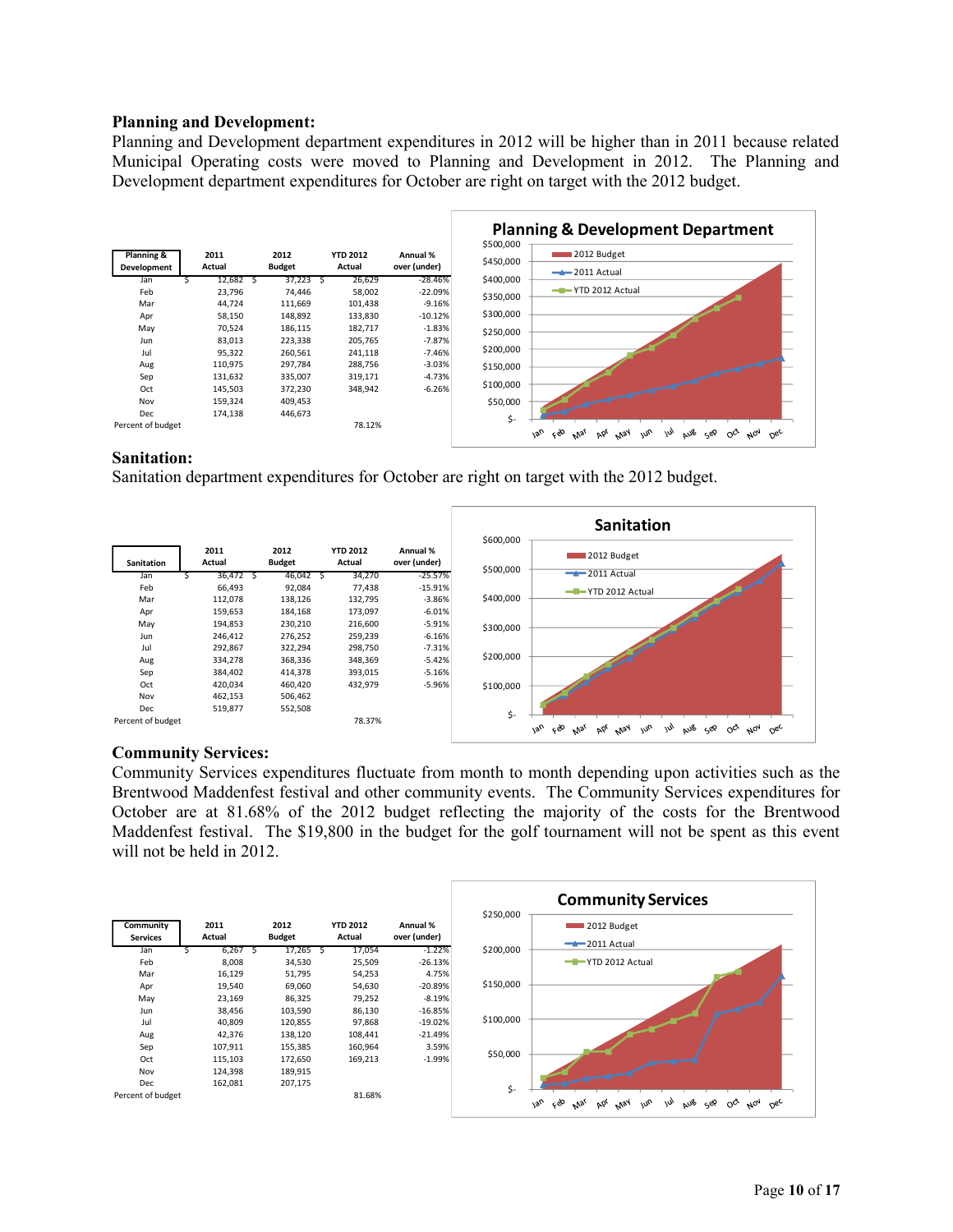## **Legislative:**

Legislative department expenditures in 2012 will be higher than in 2011 because related Municipal Operating costs were moved to Legislative in 2012. The Legislative department expenditures for October are right on target with the 2012 budget.



## **Judicial:**

Judicial department expenditures in 2012 will be higher than in 2011 because related Municipal Operating costs were moved to Judicial in 2012. The Judicial department expenditures for October are below the 2012 budget at 70.07% reflecting potential savings to the General Fund.



## **Municipal Operating:**

Municipal Operating expenditures in 2012 will be much less than in 2011 because many Municipal Operating costs related to specific departments were moved to those departments in 2012. The Municipal Operating expenditures for October are slightly above target at 85.90% of the 2012 budget. We will be presenting a budget amendment for the Municipal Operating Department to budget for items such as Utilities and Insurance where the original budget amounts are not sufficient to cover the actual costs.

|                               |                |     |                       |                           |                          |                            | <b>Municipal Operating</b>                                                                                                                           |
|-------------------------------|----------------|-----|-----------------------|---------------------------|--------------------------|----------------------------|------------------------------------------------------------------------------------------------------------------------------------------------------|
| <b>Municipal</b><br>Operating | 2011<br>Actual |     | 2012<br><b>Budget</b> | <b>YTD 2012</b><br>Actual | Annual %<br>over (under) | \$4,000,000<br>\$3,500,000 | 2012 Budget                                                                                                                                          |
| Jan                           | 232,039        | \$. | $101,116$ \$          | 80,534                    | $-20.35%$                |                            | $-2011$ Actual                                                                                                                                       |
| Feb                           | 466,320        |     | 202,232               | 151,304                   | $-25.18%$                | \$3,000,000                | -T-YTD 2012 Actual                                                                                                                                   |
| Mar                           | 792,570        |     | 303,348               | 256,649                   | $-15.39%$                | \$2,500,000                |                                                                                                                                                      |
| Apr                           | 1,068,638      |     | 404,464               | 319,092                   | $-21.11%$                |                            |                                                                                                                                                      |
| May                           | 1,280,430      |     | 505,580               | 392,644                   | $-22.34%$                | \$2,000,000                |                                                                                                                                                      |
| Jun                           | 1,765,463      |     | 606,696               | 621,049                   | 2.37%                    |                            |                                                                                                                                                      |
| Jul                           | 2,053,774      |     | 707,812               | 690,053                   | $-2.51%$                 | \$1,500,000                |                                                                                                                                                      |
| Aug                           | 2,355,311      |     | 808,928               | 872,483                   | 7.86%                    |                            |                                                                                                                                                      |
| Sep                           | 2,686,447      |     | 910,044               | 947,137                   | 4.08%                    | \$1,000,000                |                                                                                                                                                      |
| Oct                           | 2,987,727      |     | 1,011,160             | 1,042,354                 | 3.08%                    |                            |                                                                                                                                                      |
| Nov                           | 3,229,237      |     | 1,112,276             |                           |                          | \$500,000                  |                                                                                                                                                      |
| Dec                           | 3,718,064      |     | 1,213,386             |                           |                          |                            |                                                                                                                                                      |
| Percent of budget             |                |     |                       | 85.90%                    |                          | \$-                        | aus<br>ceo.<br>$M_{\text{N}}$<br>m <sub>o</sub><br>$v_{\varrho_U}$<br>m<br>$O_{C_f}$ $N_{O_f}$<br>ςeρ<br>$O_{6c}$<br>bb <sub>l</sub><br>$M_{\rm 94}$ |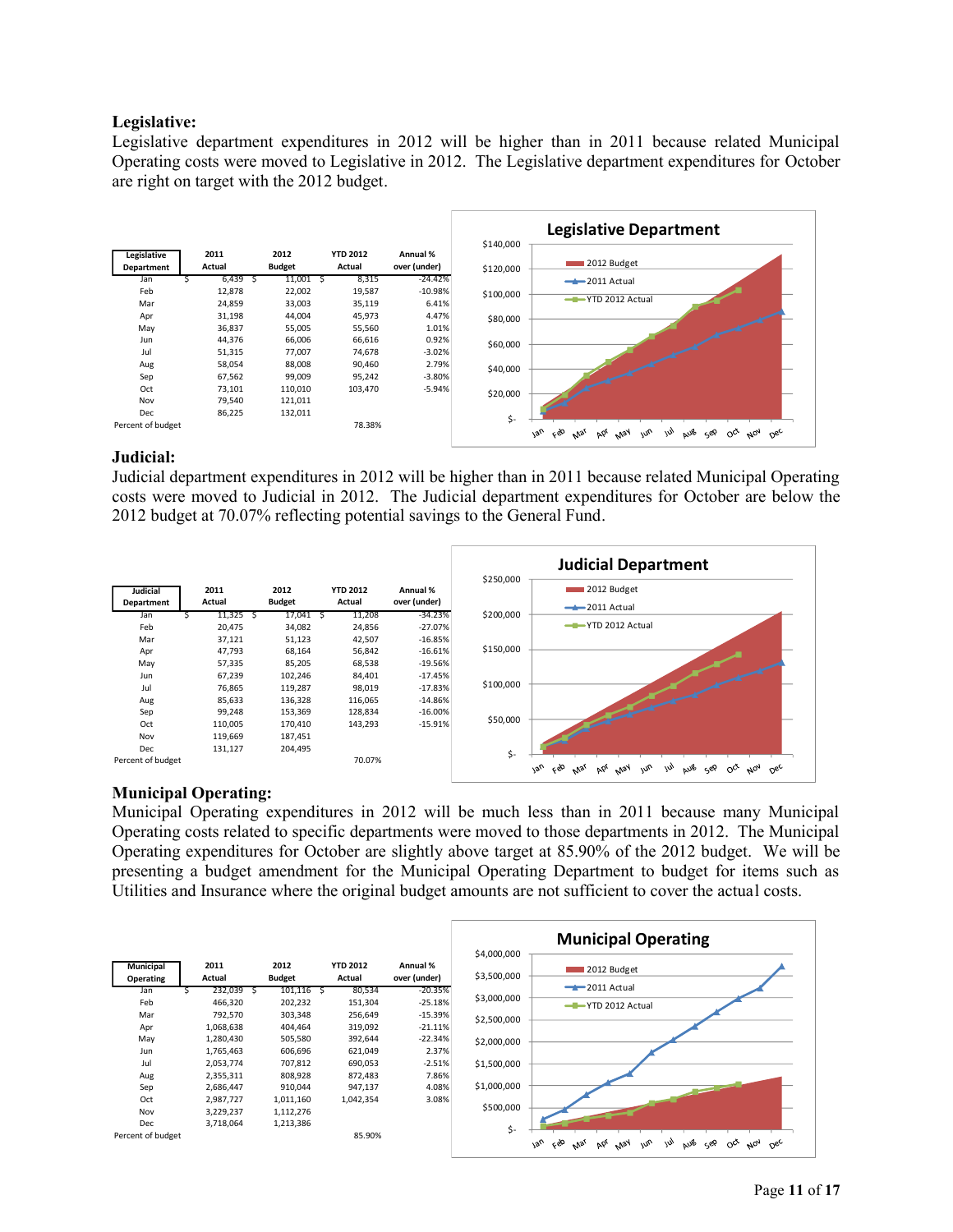#### **OTHER CITY FUNDS**

#### **Police and Fire Pension Fund**

|                                                        |    |             |   | <b>City of Brentwood</b><br><b>Police and Fire Pension Fund Financial Position</b> |    |               |                     |  |  |
|--------------------------------------------------------|----|-------------|---|------------------------------------------------------------------------------------|----|---------------|---------------------|--|--|
|                                                        |    |             |   | 2012 Budget Year                                                                   |    |               |                     |  |  |
| <b>Police and Fire Pension Fund Summary</b>            |    |             |   |                                                                                    |    |               |                     |  |  |
|                                                        |    |             |   |                                                                                    |    | \$ Difference | W/Beginning         |  |  |
| Month                                                  |    | Revenues    |   | Expenditures                                                                       |    | Over (Under)  | <b>Fund Balance</b> |  |  |
|                                                        |    |             |   |                                                                                    |    | Ś             | 24,717,892          |  |  |
| January                                                | \$ | 18,714 \$   |   |                                                                                    | \$ | 18.714        | 24,736,606          |  |  |
| February                                               |    | 1,109,640   |   | 192,139                                                                            |    | 917,501       | 25,654,107          |  |  |
| March                                                  |    | 666.534     |   | 90.530                                                                             |    | 576,004       | 26,230,111          |  |  |
| April                                                  |    | 336,505     |   | 84,639                                                                             |    | 251,866       | 26,481,977          |  |  |
| May                                                    |    | (35,076)    |   | 87,250                                                                             |    | (122, 326)    | 26,359,651          |  |  |
| June                                                   |    | (1,042,222) |   | 253,835                                                                            |    | (1, 296, 057) | 25,063,594          |  |  |
| July                                                   |    | 367,768     |   | 90,832                                                                             |    | 276,936       | 25,340,530          |  |  |
| August                                                 |    | 230,341     |   | 217,242                                                                            |    | 13,099        | 25,353,629          |  |  |
| September                                              |    | 458,797     |   | 96,447                                                                             |    | 362,350       | 25,715,979          |  |  |
| October                                                |    | 470,559     |   | 95,362                                                                             |    | 375,197       | 26,091,176          |  |  |
| November                                               |    |             |   |                                                                                    |    |               | 26,091,176          |  |  |
| December                                               |    |             |   |                                                                                    |    |               | 26,091,176          |  |  |
| Totals                                                 |    | 2,581,560   | S | 1,208,276                                                                          | S  | 1,373,284     |                     |  |  |
|                                                        |    |             |   |                                                                                    |    |               |                     |  |  |
|                                                        |    |             |   |                                                                                    |    |               |                     |  |  |
| * Beginning fund balance at 01/01/2012 from 2011 CAFR. |    |             |   |                                                                                    |    |               |                     |  |  |
|                                                        |    |             |   |                                                                                    |    |               |                     |  |  |

The Police and Fire Pension Fund is presented for information purposes only. The Police and Firefighters Pension Plan Board of Trustees oversee this fund. The Police and Fire Pension Fund activity for September was posted in October. Market values continued to gain slightly in September which is reflected as an increase in revenue to the fund. There were no retirement payouts in September. We continue to track well above the 2012 budget due to the retirements that have occurred this year.

| <b>Police and Fire</b><br>Pension |   | 2011<br>Actual |   | 2012<br><b>Budget</b> |   | <b>YTD 2012</b><br>Actual | Annual %<br>over (under) |
|-----------------------------------|---|----------------|---|-----------------------|---|---------------------------|--------------------------|
| Jan                               | Ś | 25.526         | Ś | 58.075                | Ś | 18.714                    | $-67.78%$                |
| Feb                               |   | 341.941        |   | 116,150               |   | 1,128,354                 | 871.46%                  |
| Mar                               |   | 761,347        |   | 174.225               |   | 1.794.888                 | 930.21%                  |
| Apr                               |   | 710.157        |   | 232.300               |   | 2.131.393                 | 817.52%                  |
| May                               |   | 1.265.356      |   | 290.375               |   | 2.096.317                 | 621.93%                  |
| Jun                               |   | 1.244.868      |   | 348,450               |   | 1.054.095                 | 202.51%                  |
| Jul                               |   | 998,384        |   | 406,525               |   | 1,421,863                 | 249.76%                  |
| Aug                               |   | 766.870        |   | 464.600               |   | 1.652.204                 | 255.62%                  |
| Sep                               |   | (32, 717)      |   | 522,675               |   | 2.111.001                 | 303.88%                  |
| Oct                               |   | (941, 684)     |   | 580,750               |   | 2,581,560                 | 344.52%                  |
| Nov                               |   | 1,464,812      |   | 1.816.113             |   |                           |                          |
| Dec                               |   | 1.192.021      |   | 1.874.183             |   |                           |                          |
| Percent of budget                 |   |                |   |                       |   | 137.74%                   |                          |

Note: Fluctuations are due to changes in investment market values from month to month.

| <b>Police and Fire</b><br>Pension | 2011<br>Actual | 2012<br><b>Budget</b> | <b>YTD 2012</b><br>Actual | Annual %<br>over (under) |
|-----------------------------------|----------------|-----------------------|---------------------------|--------------------------|
| Jan                               | Ś<br>٠         | Ś                     | Ś<br>۰                    | #DIV/0!                  |
| Feb                               | 74.752         | 64.545                | 192,139                   | 197.68%                  |
| Mar                               | 273.181        | 129.090               | 282.669                   | 118.97%                  |
| Apr                               | 344.646        | 193,635               | 367,308                   | 89.69%                   |
| May                               | 426.841        | 258,180               | 454.558                   | 76.06%                   |
| Jun                               | 510.619        | 322.725               | 708.393                   | 119.50%                  |
| Jul                               | 663.475        | 387,270               | 799,225                   | 106.37%                  |
| Aug                               | 2.750.571      | 451.815               | 1.016.467                 | 124.97%                  |
| Sep                               | 2,933,593      | 516,360               | 1,112,914                 | 115.53%                  |
| Oct                               | 3,017,637      | 580,905               | 1.208.276                 | 108.00%                  |
| Nov                               | 3,094,675      | 645,450               |                           |                          |
| <b>Dec</b>                        | 1,302,519      | 710.000               |                           |                          |
| Percent of budget                 |                |                       | 170.18%                   |                          |

Note: Large fluctuations in 2011 relate to an error in Aug. 2011 corrected in Dec. 2011 (\$2 mil)

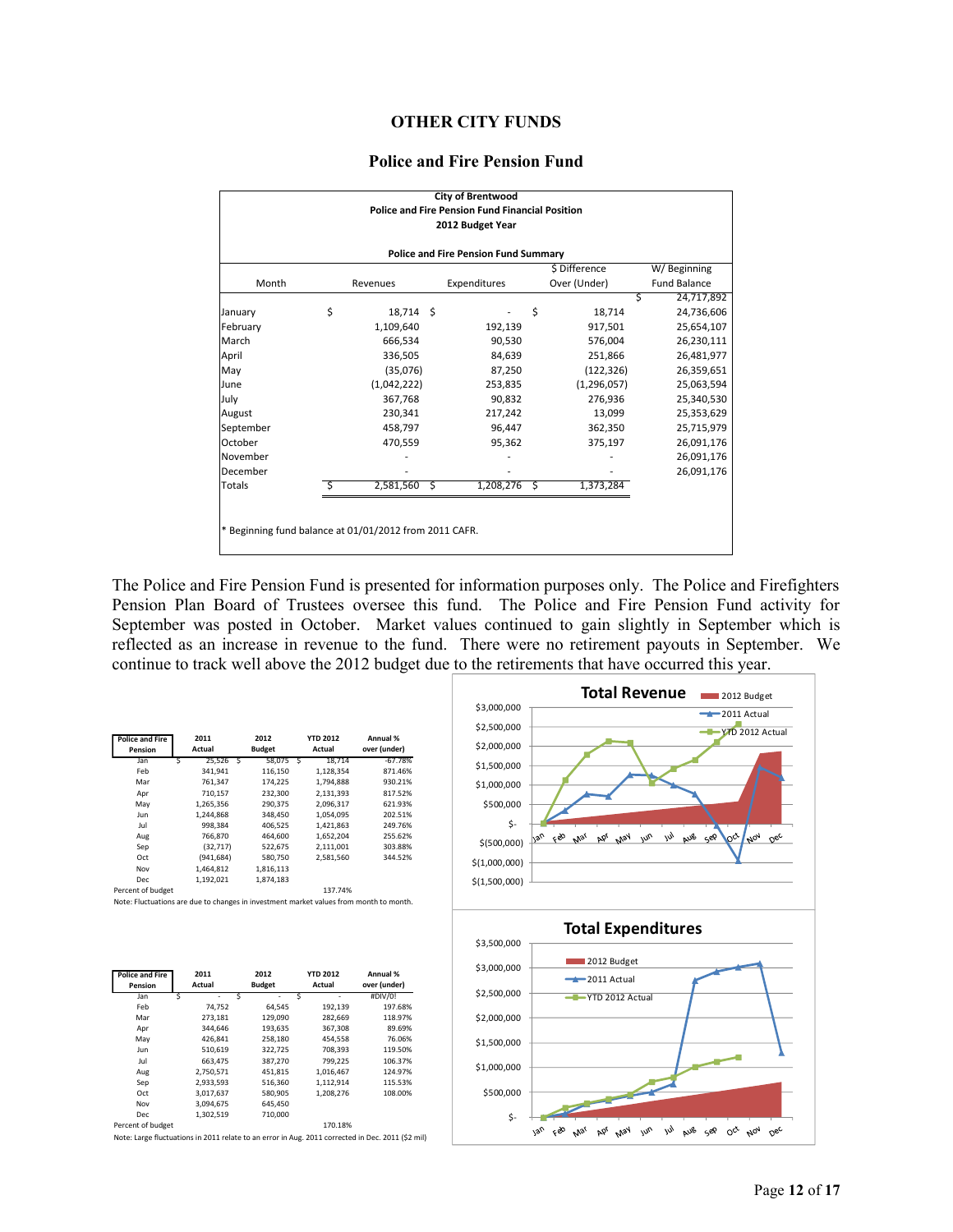## **Library Fund**

| <b>City of Brentwood</b><br><b>Library Fund Financial Position</b><br>2012 Budget Year |    |            |      |              |      |               |                     |  |  |
|----------------------------------------------------------------------------------------|----|------------|------|--------------|------|---------------|---------------------|--|--|
| <b>Library Fund Summary</b>                                                            |    |            |      |              |      |               |                     |  |  |
|                                                                                        |    |            |      |              |      | \$ Difference | W/Beginning         |  |  |
| Month                                                                                  |    | Revenues   |      | Expenditures |      | Over (Under)  | <b>Fund Balance</b> |  |  |
|                                                                                        |    |            |      |              |      |               | 326,595<br>\$       |  |  |
| January                                                                                | \$ | $2,930$ \$ |      | $16,817$ \$  |      | (13, 887)     | 312,708             |  |  |
| February                                                                               |    | 1.983      |      | 34,379       |      | (32, 396)     | 280,312             |  |  |
| March                                                                                  |    | 864        |      | 60,528       |      | (59, 664)     | 220,648             |  |  |
| April                                                                                  |    | 1,207      |      | 28,503       |      | (27, 296)     | 193,352             |  |  |
| May                                                                                    |    | 3,503      |      | 36,231       |      | (32, 728)     | 160,624             |  |  |
| June                                                                                   |    | 1,525      |      | 34,130       |      | (32, 605)     | 128,019             |  |  |
| July                                                                                   |    | 1,908      |      | 35,841       |      | (33, 933)     | 94,086              |  |  |
| August                                                                                 |    | 896        |      | 48,282       |      | (47, 386)     | 46,700              |  |  |
| September                                                                              |    | 1,441      |      | 52,726       |      | (51, 285)     | (4, 585)            |  |  |
| October                                                                                |    | 1,375      |      | 38,981       |      | (37,606)      | (42, 191)           |  |  |
| November                                                                               |    |            |      |              |      |               | (42, 191)           |  |  |
| December                                                                               |    |            |      |              |      |               | (42, 191)           |  |  |
| <b>Totals</b>                                                                          | Ś  | 17,632     | - \$ | 386,418      | - \$ | (368, 786)    |                     |  |  |
|                                                                                        |    |            |      |              |      |               |                     |  |  |
| * Beginning fund balance at 01/01/2012 from 2011 CAFR.                                 |    |            |      |              |      |               |                     |  |  |

The Library Fund is presented for information purposes only. The Library Board oversees the operations of the Library.

|                   |   | 2011    |   | 2012          |     | <b>YTD 2012</b> | Annual %     |
|-------------------|---|---------|---|---------------|-----|-----------------|--------------|
| Library           |   | Actual  |   | <b>Budget</b> |     | Actual          | over (under) |
| Jan               | Ś | 1,519   | S | 3,159         | - S | 2,930           | $-7.25%$     |
| Feb               |   | 2.242   |   | 6,318         |     | 4,913           | $-22.24%$    |
| Mar               |   | 3,596   |   | 9,477         |     | 5,777           | $-39.04%$    |
| Apr               |   | 4,751   |   | 12,636        |     | 6,984           | $-44.73%$    |
| May               |   | 6,027   |   | 15,795        |     | 10,487          | $-33.61%$    |
| Jun               |   | 9.599   |   | 18,954        |     | 12,012          | $-36.63%$    |
| Jul               |   | 12,605  |   | 22,113        |     | 13,920          | $-37.05%$    |
| Aug               |   | 13,940  |   | 25,272        |     | 14,816          | $-41.37%$    |
| Sep               |   | 15,378  |   | 28,431        |     | 16,257          | $-42.82%$    |
| Oct               |   | 17,200  |   | 31,590        |     | 17,632          | $-44.18%$    |
| Nov               |   | 451,575 |   | 467,857       |     |                 |              |
| Dec               |   | 461,307 |   | 471,010       |     |                 |              |
| Percent of budget |   |         |   |               |     | 3.74%           |              |





| Library           |   | 2011<br>Actual |                         | 2012<br><b>Budget</b> |     | <b>YTD 2012</b><br>Actual | Annual %<br>over (under) |
|-------------------|---|----------------|-------------------------|-----------------------|-----|---------------------------|--------------------------|
| Jan               | Ś | 33,270         | $\overline{\mathsf{S}}$ | 38,326                | -\$ | 16,817                    | $-56.12%$                |
| Feb               |   | 61,496         |                         | 76,652                |     | 51,196                    | $-33.21%$                |
| Mar               |   | 118,289        |                         | 114,978               |     | 111,724                   | $-2.83%$                 |
| Apr               |   | 151,568        |                         | 153,304               |     | 140.227                   | $-8.53%$                 |
| May               |   | 184,809        |                         | 191,630               |     | 176,458                   | $-7.92%$                 |
| Jun               |   | 223,154        |                         | 229,956               |     | 210,588                   | $-8.42%$                 |
| Jul               |   | 268,481        |                         | 268.282               |     | 246.429                   | $-8.15%$                 |
| Aug               |   | 303,281        |                         | 306.608               |     | 294.711                   | $-3.88%$                 |
| Sep               |   | 364,873        |                         | 344,934               |     | 347,437                   | 0.73%                    |
| Oct               |   | 395,420        |                         | 383,260               |     | 386,418                   | 0.82%                    |
| Nov               |   | 424,161        |                         | 421,586               |     |                           |                          |
| Dec               |   | 466.653        |                         | 459.910               |     |                           |                          |
| Percent of budget |   |                |                         |                       |     | 84.02%                    |                          |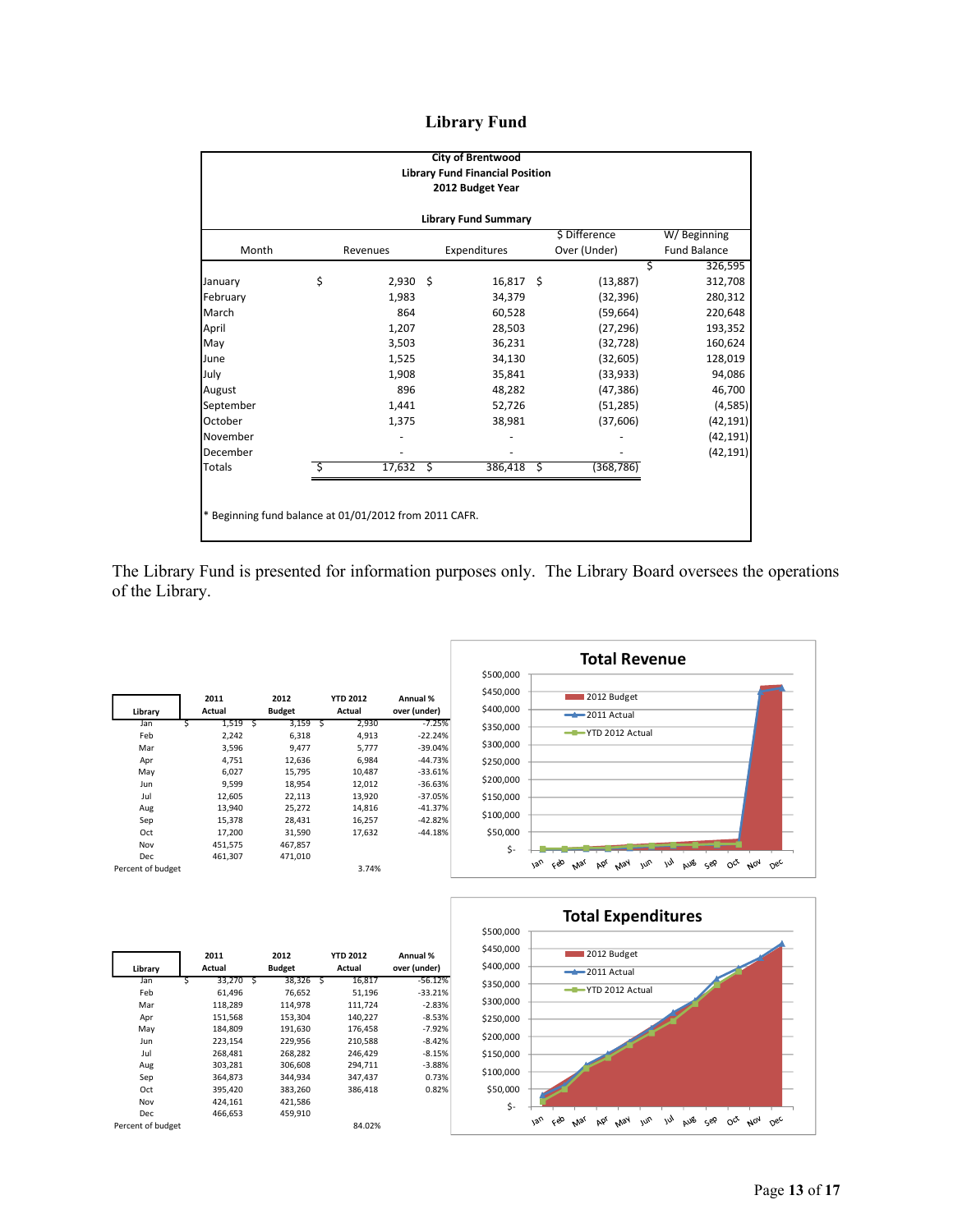|  | <b>Capital Improvements Fund</b> |  |
|--|----------------------------------|--|
|--|----------------------------------|--|

|                                                        |               |    | <b>City of Brentwood</b>                            |                 |   |                     |
|--------------------------------------------------------|---------------|----|-----------------------------------------------------|-----------------|---|---------------------|
|                                                        |               |    | <b>Capital Improvements Fund Financial Position</b> |                 |   |                     |
|                                                        |               |    | 2012 Budget Year                                    |                 |   |                     |
|                                                        |               |    | <b>Capital Improvements Fund Summary</b>            |                 |   |                     |
|                                                        |               |    |                                                     | \$ Difference   |   | W/Beginning         |
| Month                                                  | Revenues      |    | Expenditures                                        | Over (Under)    |   | <b>Fund Balance</b> |
|                                                        |               |    |                                                     |                 | Ś | 1,925,784           |
| January                                                | \$<br>171,303 | -Ś | 298,418 \$                                          | (127, 115)      |   | 1,798,669           |
| February                                               | 119,764       |    | 18,644                                              | 101,120         |   | 1,899,789           |
| March                                                  | 256,103       |    | 260,588                                             | (4, 485)        |   | 1,895,304           |
| April                                                  | 182,068       |    | 15,532                                              | 166,536         |   | 2,061,840           |
| May                                                    | 129,438       |    | 42,022                                              | 87,416          |   | 2,149,256           |
| June                                                   | 192,322       |    | 124,193                                             | 68,129          |   | 2,217,385           |
| July                                                   | 155,639       |    | 51,318                                              | 104,321         |   | 2,321,706           |
| August                                                 | 109,538       |    | 217,383                                             | (107, 845)      |   | 2,213,861           |
| September                                              | 172,234       |    | 570,814                                             | (398, 580)      |   | 1,815,281           |
| October                                                | 148,639       |    | 54,424                                              | 94,215          |   | 1,909,496           |
| November                                               |               |    |                                                     |                 |   | 1,909,496           |
| December                                               |               |    |                                                     |                 |   | 1,909,496           |
| Totals                                                 | 1,637,048     | S  | 1,653,336                                           | \$<br>(16, 288) |   |                     |
|                                                        |               |    |                                                     |                 |   |                     |
|                                                        |               |    |                                                     |                 |   |                     |
| * Beginning fund balance at 01/01/2012 from 2011 CAFR. |               |    |                                                     |                 |   |                     |
|                                                        |               |    |                                                     |                 |   |                     |

Revenue for the Capital Improvements fund includes ad valorem taxes, sales tax, grant revenue and investment income. Sales tax revenue for the Capital Improvements fund is ahead of the 2012 budget. All other revenue sources will be coming in at various times throughout the year. The Capital Improvements expenditures are above 2011 but are well below the 2012 budget at 62.55%. However, expenditures on a monthly basis will be high or low based on purchasing and construction activity.





| Capital             | 2011          |   | 2012          |              | <b>YTD 2012</b> | Annual %     |
|---------------------|---------------|---|---------------|--------------|-----------------|--------------|
| <b>Improvements</b> | Actual        |   | <b>Budget</b> |              | Actual          | over (under) |
| Jan                 | \$<br>422,155 | S | 220,277       | $\mathsf{S}$ | 298,418         | 35.47%       |
| Feb                 | 463,478       |   | 440.554       |              | 317,062         | $-28.03%$    |
| Mar                 | 690,118       |   | 660,831       |              | 577,650         | $-12.59%$    |
| Apr                 | 741,543       |   | 881,108       |              | 593,182         | $-32.68%$    |
| May                 | 756,398       |   | 1,101,385     |              | 635,204         | $-42.33%$    |
| Jun                 | 802,393       |   | 1,321,662     |              | 759,397         | $-42.54%$    |
| Jul                 | 840,673       |   | 1,541,939     |              | 810,715         | $-47.42%$    |
| Aug                 | 898,977       |   | 1,762,216     |              | 1,028,098       | $-41.66%$    |
| Sep                 | 1,087,621     |   | 1,982,493     |              | 1,598,912       | $-19.35%$    |
| Oct                 | 1,127,851     |   | 2,202,770     |              | 1,653,336       | $-24.94%$    |
| Nov                 | 1,211,310     |   | 2,423,047     |              |                 |              |
| Dec                 | 1,314,056     |   | 2,643,325     |              |                 |              |
| Percent of budget   |               |   |               |              | 62.55%          |              |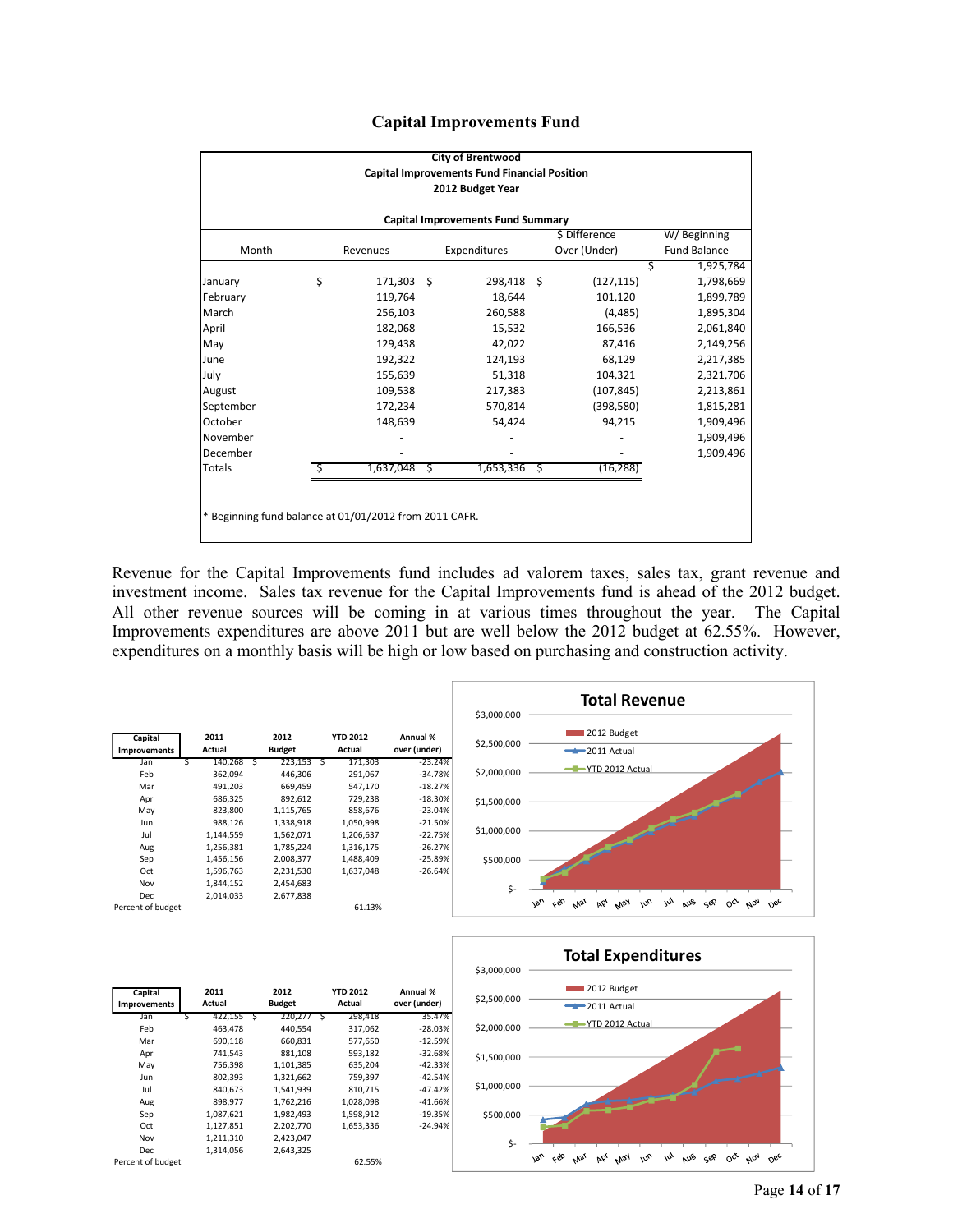|                                                        |                  |   | <b>City of Brentwood</b>                                  |   |               |                     |  |
|--------------------------------------------------------|------------------|---|-----------------------------------------------------------|---|---------------|---------------------|--|
|                                                        |                  |   | Storm Water and Park Improvements Fund Financial Position |   |               |                     |  |
|                                                        |                  |   | 2012 Budget Year                                          |   |               |                     |  |
|                                                        |                  |   |                                                           |   |               |                     |  |
|                                                        |                  |   | Storm Water and Park Improvements Fund Summary            |   |               |                     |  |
|                                                        |                  |   |                                                           |   | \$ Difference | W/Beginning         |  |
| Month                                                  | Revenues         |   | Expenditures                                              |   | Over (Under)  | <b>Fund Balance</b> |  |
|                                                        |                  |   |                                                           |   |               | 1,232,278<br>Ś      |  |
| January                                                | \$<br>204,435 \$ |   | 242,399 \$                                                |   | (37, 964)     | 1,194,314           |  |
| February                                               | 138,852          |   | 87,629                                                    |   | 51,223        | 1,245,537           |  |
| March                                                  | 270,416          |   | 109,782                                                   |   | 160,634       | 1,406,171           |  |
| April                                                  | 216,045          |   | 100,554                                                   |   | 115,491       | 1,521,662           |  |
| May                                                    | 131,170          |   | 74,024                                                    |   | 57,146        | 1,578,808           |  |
| June                                                   | 194,194          |   | 207,511                                                   |   | (13, 317)     | 1,565,491           |  |
| July                                                   | 184,944          |   | 66,721                                                    |   | 118,223       | 1,683,714           |  |
| August                                                 | 130,772          |   | 151,654                                                   |   | (20, 882)     | 1,662,832           |  |
| September                                              | 220,803          |   | 85,384                                                    |   | 135,419       | 1,798,251           |  |
| October                                                | 175,179          |   | 100,933                                                   |   | 74,246        | 1,872,497           |  |
| November                                               |                  |   |                                                           |   |               | 1,872,497           |  |
| December                                               |                  |   |                                                           |   |               | 1,872,497           |  |
| Totals                                                 | 1,866,810        | Ś | 1,226,591                                                 | Ś | 640,219       |                     |  |
|                                                        |                  |   |                                                           |   |               |                     |  |
|                                                        |                  |   |                                                           |   |               |                     |  |
| * Beginning fund balance at 01/01/2012 from 2011 CAFR. |                  |   |                                                           |   |               |                     |  |
|                                                        |                  |   |                                                           |   |               |                     |  |

## **Storm water & Park Improvements Fund**

Revenue for the Storm water and Parks Improvements fund includes ad valorem taxes, sales tax, and investment income. Sales tax revenue is ahead of the 2012 budget. Expenditures are below 2011 and the 2012 budget even though the final debt service payment paid in January for the 1993 general obligations bonds was higher than budget as noted in previous reports.



| Storm Water &     |   | 2011      |   | 2012          |   | <b>YTD 2012</b> | Annual %     |
|-------------------|---|-----------|---|---------------|---|-----------------|--------------|
| Park              |   | Actual    |   | <b>Budget</b> |   | Actual          | over (under) |
| Jan               | Ś | 176,846   | S | 152,508       | Ś | 242,399         | 58.94%       |
| Feb               |   | 280,790   |   | 305,016       |   | 330,028         | 8.20%        |
| Mar               |   | 454,833   |   | 457,524       |   | 439,810         | $-3.87%$     |
| Apr               |   | 566,451   |   | 610,032       |   | 540.364         | $-11.42%$    |
| May               |   | 656,557   |   | 762,540       |   | 614,388         | $-19.43%$    |
| Jun               |   | 821.445   |   | 915,048       |   | 821,899         | $-10.18%$    |
| Jul               |   | 965,107   |   | 1,067,556     |   | 888,620         | $-16.76%$    |
| Aug               |   | 1,069,699 |   | 1,220,064     |   | 1.040.274       | $-14.74%$    |
| Sep               |   | 1,262,315 |   | 1,372,572     |   | 1,125,658       | $-17.99%$    |
| Oct               |   | 1,360,449 |   | 1,525,080     |   | 1,226,591       | $-19.57%$    |
| Nov               |   | 1,459,535 |   | 1,677,588     |   |                 |              |
| Dec               |   | 1,630,643 |   | 1,830,094     |   |                 |              |
| Percent of budget |   |           |   |               |   | 67.02%          |              |

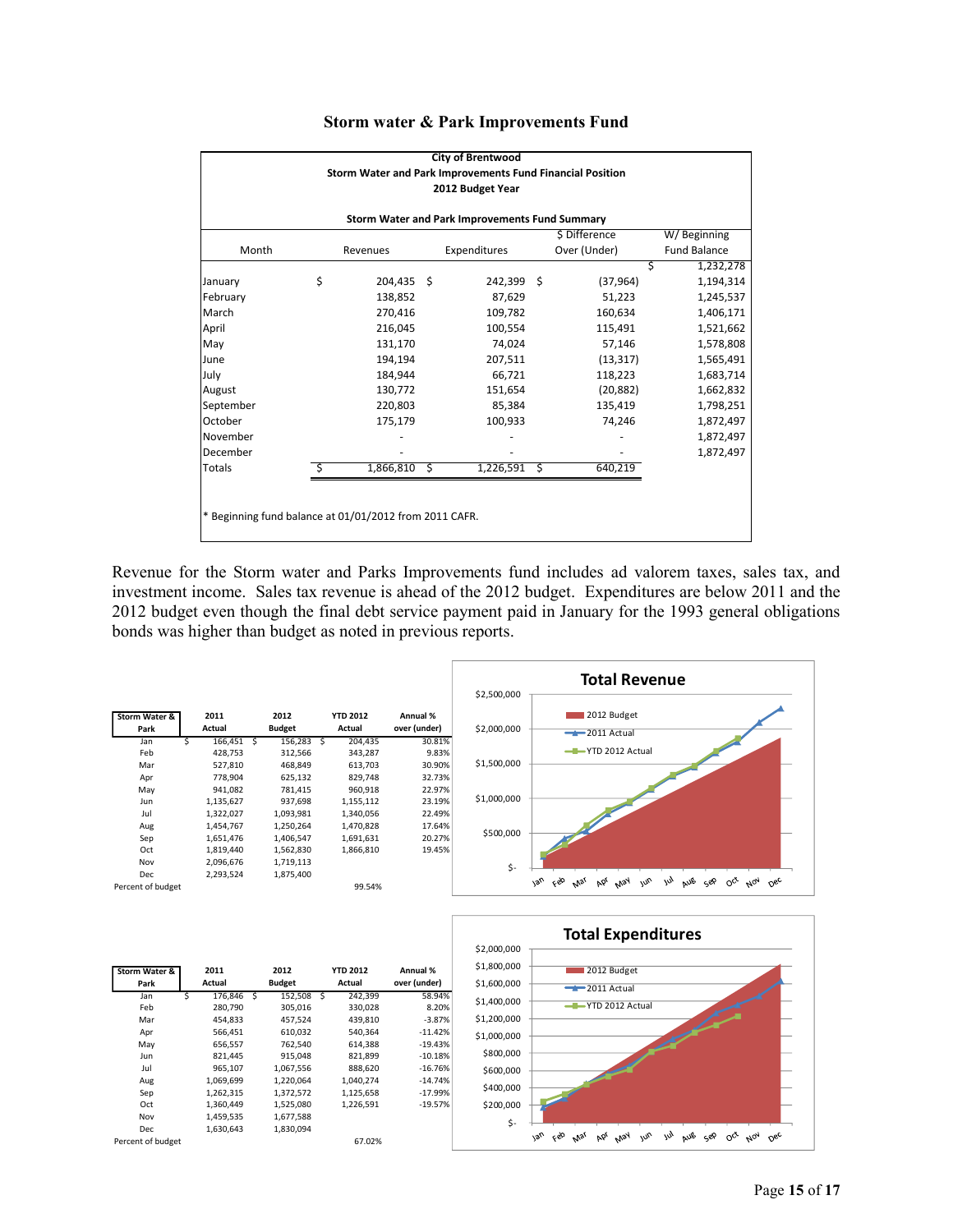|  | <b>Sewer Improvements Fund</b> |  |
|--|--------------------------------|--|
|--|--------------------------------|--|

|                                                        |    |           |     | <b>City of Brentwood</b><br>Sewer Improvements Fund Financial Position |               |                     |
|--------------------------------------------------------|----|-----------|-----|------------------------------------------------------------------------|---------------|---------------------|
|                                                        |    |           |     | 2012 Budget Year                                                       |               |                     |
|                                                        |    |           |     | Sewer Improvement Fund Summary                                         |               |                     |
|                                                        |    |           |     |                                                                        | \$ Difference | W/Beginning         |
| Month                                                  |    | Revenues  |     | Expenditures                                                           | Over (Under)  | <b>Fund Balance</b> |
|                                                        |    |           |     |                                                                        | Ś             | 86,179              |
| January                                                | \$ | 37,660 \$ |     | $10,530 \; \xi$                                                        | 27,130        | 113,309             |
| February                                               |    | 1,425     |     | 7,929                                                                  | (6,504)       | 106,805             |
| March                                                  |    | 966       |     | 20,062                                                                 | (19,096)      | 87,709              |
| April                                                  |    | 1,810     |     | 13,686                                                                 | (11, 876)     | 75,833              |
| May                                                    |    | 939       |     | 14,151                                                                 | (13, 212)     | 62,621              |
| June                                                   |    | 412       |     | 11,699                                                                 | (11, 287)     | 51,334              |
| July                                                   |    | 292       |     | 13,666                                                                 | (13, 374)     | 37,960              |
| August                                                 |    | 242       |     | 16,753                                                                 | (16, 511)     | 21,449              |
| September                                              |    | 745       |     | 12,219                                                                 | (11, 474)     | 9,975               |
| October                                                |    | 198       |     | 16,984                                                                 | (16, 786)     | (6, 811)            |
| November                                               |    |           |     |                                                                        |               | (6, 811)            |
| December                                               |    |           |     |                                                                        |               | (6, 811)            |
| <b>Totals</b>                                          | S. | 44,689    | \$. | 137,679 \$                                                             | (92, 990)     |                     |
|                                                        |    |           |     |                                                                        |               |                     |
|                                                        |    |           |     |                                                                        |               |                     |
| * Beginning fund balance at 01/01/2012 from 2011 CAFR. |    |           |     |                                                                        |               |                     |
|                                                        |    |           |     |                                                                        |               |                     |

The Sewer Improvements fund revenue is on target with 2011 and the 2012 budget through October. Expenditures are above 2011 and the 2012 budget. We will be presenting a budget amendment for the Sewer Improvements fund to budget for increased activity levels as well as increasing the assessment revenue as a result of the fee increase that was approved by the Board of Aldermen.



| Sewer<br>Improvements |   | 2011<br>Actual | 2012<br><b>Budget</b> | <b>YTD 2012</b><br>Actual | Annual %<br>over (under) |
|-----------------------|---|----------------|-----------------------|---------------------------|--------------------------|
| Jan                   | s | 10,459 S       | 12,913 S              | 10,530                    | -18.45%                  |
| Feb                   |   | 20,162         | 25,826                | 18,459                    | $-28.53%$                |
| Mar                   |   | 35,365         | 38,739                | 38,521                    | $-0.56%$                 |
| Apr                   |   | 49,197         | 51,652                | 52,207                    | 1.07%                    |
| May                   |   | 70,973         | 64,565                | 66,358                    | 2.78%                    |
| Jun                   |   | 82,134         | 77,478                | 78,057                    | 0.75%                    |
| Jul                   |   | 91,818         | 90,391                | 91,723                    | 1.47%                    |
| Aug                   |   | 105,324        | 103,304               | 108,476                   | 5.01%                    |
| Sep                   |   | 119,175        | 116,217               | 120,695                   | 3.85%                    |
| Oct                   |   | 132,079        | 129,130               | 137,679                   | 6.62%                    |
| Nov                   |   | 142,803        | 142,043               |                           |                          |
| Dec                   |   | 160,994        | 154,958               |                           |                          |
| Percent of budget     |   |                |                       | 88.85%                    |                          |